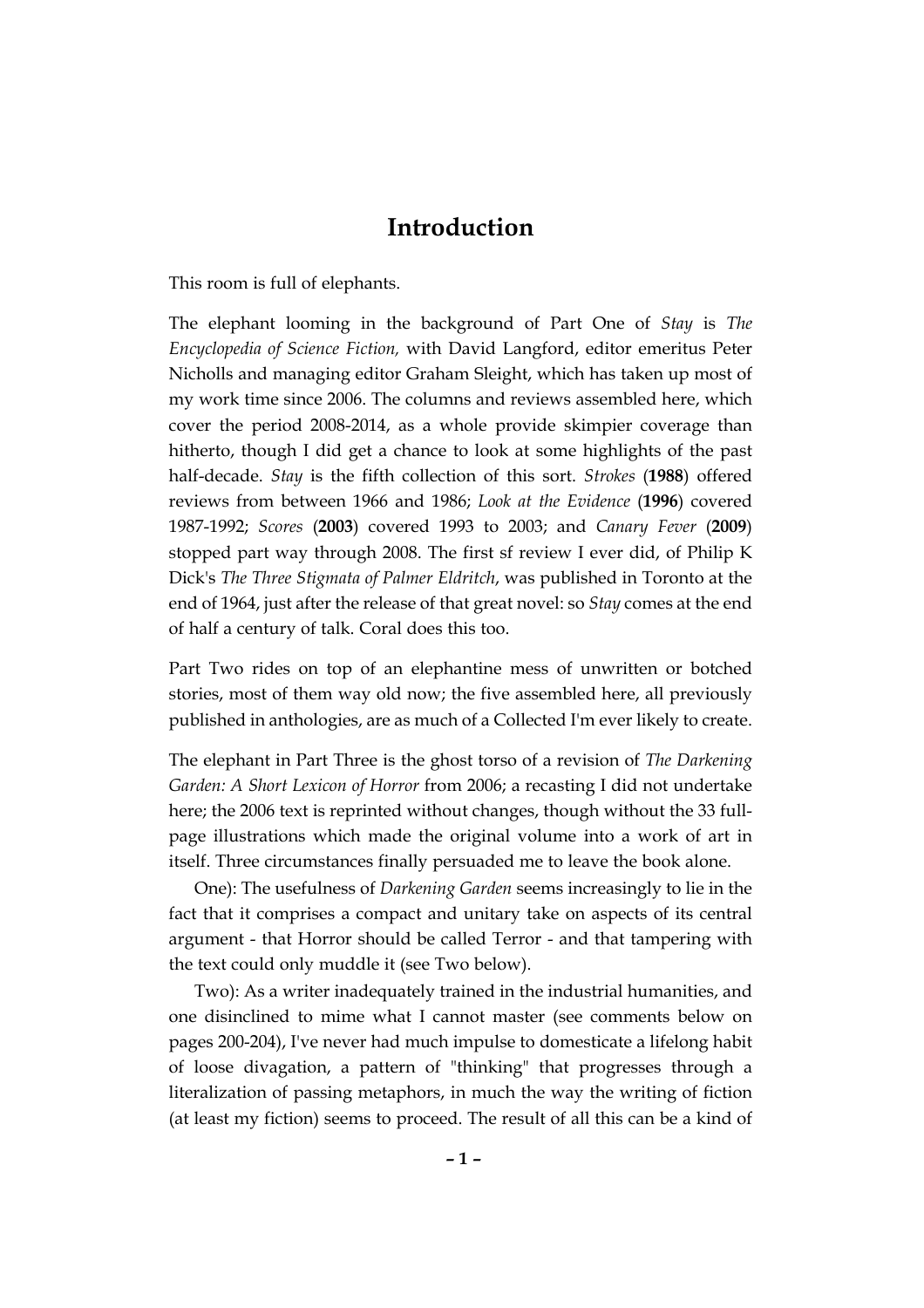autodidact oneirism (see page 7 below), with any individual term or concept likely to evolve over time into a clade of riffs where usage A breeds with usage B and usage B breeds with usage C, but usage C cannot breed with A. Some of the "usage A" conceits in *The Darkening Garden* have speciated widely since 2006: in some of the essays assembled in *Pardon This Intrusion: Fantastika in the World Storm* (**2011**); in some of the later pieces assembled in *Canary Fever* (**2009**); in certain entries contributed to the *Encyclopedia of Science Fiction* or *SFE* (online from **2011**); and here in *Stay*. And staying is what they should do.

Three): I only happened upon the term fantastika on a visit to the Czech Republic in 2007, a year after *The Darkening Garden* was published, but would have been highly tempted to retrofit it wherever possible into that text, if this could be done without damage (it could not).

The word fantastika comes from Continental criticism and general usage, and at its least hortatory can be used as a generalized umbrella designation for the literatures of the fantastic in the Western world. In the sense that it takes its incipit from a particular historical moment in that world, the term is perhaps best thought of as local to that world. I try to keep my own use of the term consistent with the following four conditions.

One): That fantastika describes those fictional works which are generically *understood* to be fantastic.

Two): That the term applies to works composed after (say) M Volney's *The Ruins* (**1791**), when it becomes possible to claim the planet itself as home territory; that it applies to works whose gaze at least theoretically addresses the fate of the world, like Mary Shelley's *Frankenstein; Or, the Modern Prometheus* (**1818**). An *SFE* entry on **Ruins and Futurity** argues a case for Volney's text as an opening of the gate.

Three): That the default reading of a tale of fantastika is literal not metaphorical; that metaphors are understood in terms of the world, not vice versa. The term does not therefore describe pre-1800 tales featuring external marvels, like Fantastic Voyages from Lucian on, or Land of Fable fantasies like the *Arabian Nights* as translated/transmogrified by French writers in the early eighteenth century. An easy exorbitance, and an explicit geographical distancing from the "real" world, marks tales of this sort as exercises in metaphor, no matter how salutary. Fantastika is a grammar of the world; it is not a lesson imparted from without.

Four): That if we take the Western World between 1800 and 2014 as its initiating focus, then fantastika is transgressive against owners. On the other